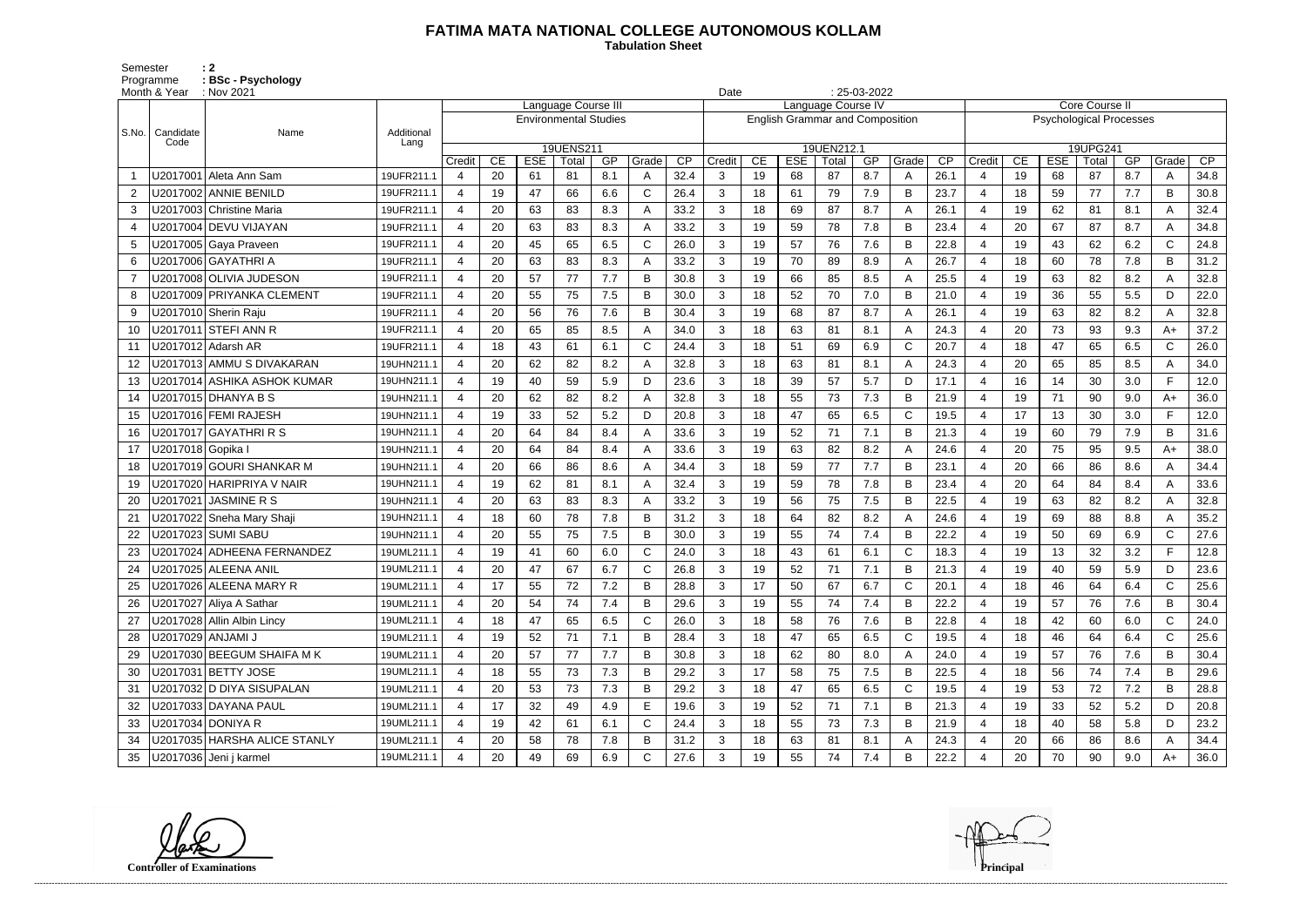|           |                   |                                   |                    | Language Course III      |          |                  |                              |           |            | Language Course IV      |             |          |                  |                                        |           |              | <b>Core Course II</b>   |                          |                                |                  |             |           |              |            |  |
|-----------|-------------------|-----------------------------------|--------------------|--------------------------|----------|------------------|------------------------------|-----------|------------|-------------------------|-------------|----------|------------------|----------------------------------------|-----------|--------------|-------------------------|--------------------------|--------------------------------|------------------|-------------|-----------|--------------|------------|--|
|           |                   |                                   |                    |                          |          |                  | <b>Environmental Studies</b> |           |            |                         |             |          |                  | <b>English Grammar and Composition</b> |           |              |                         |                          | <b>Psychological Processes</b> |                  |             |           |              |            |  |
| l S.No. l | Candidate<br>Code | Name                              | Additional<br>Lang |                          |          |                  |                              |           |            |                         |             |          |                  |                                        |           |              |                         |                          |                                |                  |             |           |              |            |  |
|           |                   |                                   |                    |                          |          |                  | 19UENS211                    |           |            |                         |             |          |                  | 19UEN212.1                             |           |              |                         |                          |                                |                  | 19UPG241    |           |              |            |  |
| 36        |                   | U2017037 Mahalekshmi.M            | 19UML211.1         | Credit<br>$\overline{4}$ | CE<br>20 | <b>ESE</b><br>47 | Total<br>67                  | GP<br>6.7 | Grade<br>C | $\overline{CP}$<br>26.8 | Credit<br>3 | CE<br>19 | <b>ESE</b><br>58 | Total<br>77                            | GP<br>7.7 | Grade<br>B   | $\overline{CP}$<br>23.1 | Credit<br>$\overline{4}$ | CE<br>18                       | <b>ESE</b><br>65 | Total<br>83 | GP<br>8.3 | Grade<br>A   | CP<br>33.2 |  |
|           |                   |                                   |                    |                          |          |                  |                              |           |            |                         |             |          |                  |                                        |           |              |                         |                          |                                |                  |             |           |              |            |  |
| 37        |                   | U2017038   Medha Lekshmi Krishnan | 19UML211.1         | 4                        | 20       | 50               | 70                           | 7.0       | B          | 28.0                    | 3           | 19       | 63               | 82                                     | 8.2       | A            | 24.6                    | $\overline{4}$           | 20                             | 71               | 91          | 9.1       | $A+$         | 36.4       |  |
| 38        |                   | U2017039 RAVEENA KRISHNAN         | 19UML211.1         | 4                        | 19       | 56               | 75                           | 7.5       | B          | 30.0                    | 3           | 19       | 51               | 70                                     | 7.0       | B            | 21.0                    | $\overline{\mathbf{4}}$  | 18                             | 42               | 60          | 6.0       | $\mathsf{C}$ | 24.0       |  |
| 39        |                   | U2017040 Saliha Salim             | 19UML211.1         | $\overline{4}$           | 17       | Ab               | 17                           | 1.7       |            | 6.8                     | 3           | 10       | Ab               | 10                                     | 1.0       | E            | 3.0                     | $\overline{4}$           | 18                             | Ab               | 18          | 1.8       | F.           | 7.2        |  |
| 40        |                   | U2017041   SAVINIYA MARY JOSE     | 19UML211.1         | $\overline{4}$           | 18       | 34               | 52                           | 5.2       | D          | 20.8                    | 3           | 17       | 36               | 53                                     | 5.3       | D            | 15.9                    | $\overline{4}$           | 17                             | 25               | 42          | 4.2       | F.           | 16.8       |  |
| 41        |                   | U2017042 SAYANA J                 | 19UML211.1         | 4                        | 15       | Ab               | 15                           | 1.5       | Е          | 6.0                     | 3           | 17       | Ab               | 17                                     | 1.7       | F            | 5.1                     | $\overline{4}$           | 18                             | Ab               | 18          | 1.8       | F.           | 7.2        |  |
| 42        |                   |                                   | 19UML211.1         | Δ                        | 19       | 63               | 82                           | 8.2       |            | 32.8                    | 3           | 19       | 58               | 77                                     | 7.7       | B            | 23.1                    | $\boldsymbol{\Delta}$    | 19                             | 41               | 60          | 6.0       | $\mathsf{C}$ | 24.0       |  |
| 43        |                   | U2017044 SIVAPRIYA S              | 19UML211.1         | 4                        | 20       | 65               | 85                           | 8.5       |            | 34.0                    | 3           | 19       | 54               | 73                                     | 7.3       | B            | 21.9                    | $\boldsymbol{\Delta}$    | 19                             | 69               | 88          | 8.8       | A            | 35.2       |  |
| 44        |                   | U2017045 SREELEKSHMI B S          | 19UML211.1         | 4                        | 20       | 62               | 82                           | 8.2       |            | 32.8                    | 3           | 19       | 51               | 70                                     | 7.0       | B            | 21.0                    |                          | 19                             | 57               | 76          | 7.6       | B            | 30.4       |  |
| 45        |                   | U2017046   SRUTHI D               | 19UML211.1         | 4                        | 15       | 28               | 43                           | 4.3       | F          | 17.2                    | 3           | 18       | 25               | 43                                     | 4.3       | E            | 12.9                    | $\boldsymbol{\Delta}$    | 16                             | 8                | 24          | 2.4       | F.           | 9.6        |  |
| 46        |                   | U2017047 SUSANNA FRANKLINE        | 19UML211.1         | $\overline{4}$           | 20       | 58               | 78                           | 7.8       | B          | 31.2                    | 3           | 18       | 47               | 65                                     | 6.5       | $\mathsf{C}$ | 19.5                    | $\boldsymbol{\Delta}$    | 18                             | 46               | 64          | 6.4       | $\mathsf{C}$ | 25.6       |  |
| 47        |                   | U2017048 UTHARA SUNILKUMAR        | 19UML211.1         | 4                        | 19       | 44               | 63                           | 6.3       | C          | 25.2                    | 3           | 17       | 51               | 68                                     | 6.8       | $\mathsf{C}$ | 20.4                    |                          | 20                             | 51               | 71          | 7.1       | B            | 28.4       |  |
| 48        |                   | U2017049   VISHNUMAYA S P         | 19UML211.1         | $\overline{4}$           | 18       | 47               | 65                           | 6.5       | C          | 26.0                    | 3           | 18       | 41               | 59                                     | 5.9       | D            | 17.7                    | $\overline{4}$           | 18                             | 31               | 49          | 4.9       | E.           | 19.6       |  |
| 49        |                   | U2017050 ABHAY JALEKH J           | 19UML211.1         | 4                        | 20       | 61               | 81                           | 8.1       |            | 32.4                    | 3           | 17       | 52               | 69                                     | 6.9       | $\mathsf{C}$ | 20.7                    | $\overline{4}$           | 17                             | 40               | 57          | 5.7       | D            | 22.8       |  |
| 50        | U2017051 Anas C S |                                   | 19UML211.1         | 4                        | 19       | 55               | 74                           | 7.4       | B          | 29.6                    | 3           | 18       | 58               | 76                                     | 7.6       | B            | 22.8                    | $\overline{4}$           | 19                             | 53               | 72          | 7.2       | B            | 28.8       |  |
| 51        |                   | U2017052 ASWIN PRAMOD             | 19UML211.1         | 4                        | 19       | 62               | 81                           | 8.1       |            | 32.4                    | 3           | 19       | 54               | 73                                     | 7.3       | B            | 21.9                    |                          | 19                             | 67               | 86          | 8.6       | A            | 34.4       |  |
| 52        |                   | U2017053 BUVANESWARAR             | 19UML211.1         | $\overline{4}$           | 15       | 51               | 66                           | 6.6       | C          | 26.4                    | 3           | 16       | 36               | 52                                     | 5.2       | D            | 15.6                    | $\boldsymbol{\Delta}$    | 15                             | $\mathbf 0$      | 15          | 1.5       | F.           | 6.0        |  |
| 53        |                   | U2017054 Don Britto DM            | 19UML211.1         | $\overline{\mathbf{4}}$  | 18       | 60               | 78                           | 7.8       | B          | 31.2                    | 3           | 18       | 52               | 70                                     | 7.0       | B            | 21.0                    | $\overline{4}$           | 16                             | 35               | 51          | 5.1       | D            | 20.4       |  |
| 54        |                   | U2017055 Edwin George Mathew      | 19UML211.1         | 4                        | 20       | 67               | 87                           | 8.7       |            | 34.8                    | 3           | 18       | 60               | 78                                     | 7.8       | B            | 23.4                    |                          | 19                             | 61               | 80          | 8.0       | A            | 32.0       |  |
| 55        |                   | U2017056 GIGIN DAMIAN             | 19UML211.1         | 4                        | 20       | 69               | 89                           | 8.9       | Α          | 35.6                    | 3           | 19       | 56               | 75                                     | 7.5       | B            | 22.5                    | $\overline{4}$           | 19                             | 58               | 77          | 7.7       | B            | 30.8       |  |
| 56        |                   | U2017057 JOEL JOSEPH              | 19UML211.1         | $\overline{\mathbf{4}}$  | 20       | 69               | 89                           | 8.9       |            | 35.6                    | 3           | 18       | 59               | 77                                     | 7.7       | B            | 23.1                    | $\overline{4}$           | 19                             | 67               | 86          | 8.6       | A            | 34.4       |  |
| 57        |                   | U2017058 JOEL PRAKASH S           | 19UML211.1         | 4                        | 18       | 54               | 72                           | 7.2       | B          | 28.8                    | 3           | 18       | 48               | 66                                     | 6.6       | $\mathsf{C}$ | 19.8                    | $\overline{4}$           | 19                             | 16               | 35          | 3.5       | F.           | 14.0       |  |
| 58        | U2017059 Mebin F  |                                   | 19UML211.1         | $\boldsymbol{\Delta}$    | 17       | 56               | 73                           | 7.3       | B          | 29.2                    | 3           | 15       | 45               | 60                                     | 6.0       | $\mathsf{C}$ | 18.0                    | $\overline{4}$           | 19                             | 45               | 64          | 6.4       | $\mathsf C$  | 25.6       |  |
| 59        |                   | U2017060 Murali Krishnan          | 19UML211.1         | 4                        | 20       | 73               | 93                           | 9.3       | $A+$       | 37.2                    | 3           | 18       | 58               | 76                                     | 7.6       | B            | 22.8                    |                          | 20                             | 69               | 89          | 8.9       | Α            | 35.6       |  |

**Controller of Examinations Principal**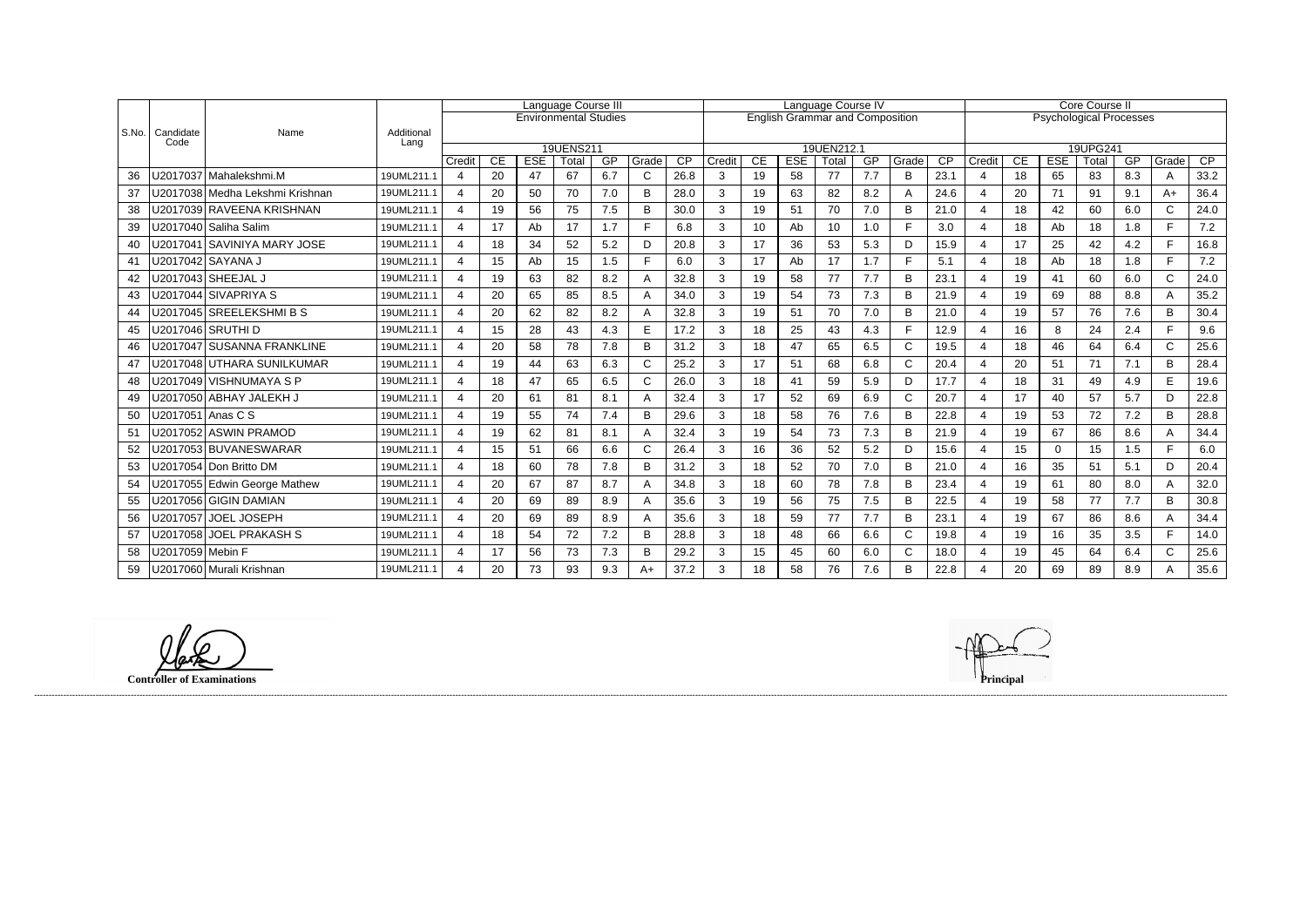|       |                   |                              |                    | <b>Complementary Course III</b> |    |            |                     |     |                                              |                                              | <b>Complementary Course IV</b> |    |            |                     |     |              |      |  |
|-------|-------------------|------------------------------|--------------------|---------------------------------|----|------------|---------------------|-----|----------------------------------------------|----------------------------------------------|--------------------------------|----|------------|---------------------|-----|--------------|------|--|
|       |                   |                              |                    |                                 |    |            |                     |     | <b>Biological Basis of Sensory Processes</b> | <b>Statistical Methods for Psychology-II</b> |                                |    |            |                     |     |              |      |  |
| S.No. | Candidate<br>Code | Name                         | Additional<br>Lang |                                 |    |            |                     |     |                                              |                                              |                                |    |            |                     |     |              |      |  |
|       |                   |                              |                    | Credit                          | CE | <b>ESE</b> | 19UZO231.2<br>Total | GP  | Grade                                        | CP                                           | Credit                         | CE | <b>ESE</b> | 19UST231.5<br>Total | GP  | Grade        | CP   |  |
|       |                   | U2017001 Aleta Ann Sam       | 19UFR211.1         | 3                               | 19 | 65         | 84                  | 8.4 | A                                            | 25.2                                         | 3                              | 20 | 53         | 73                  | 7.3 | В            | 21.9 |  |
| 2     |                   | U2017002 ANNIE BENILD        | 19UFR211.1         | 3                               | 16 | 64         | 80                  | 8.0 | A                                            | 24.0                                         | 3                              | 20 | 76         | 96                  | 9.6 | $A+$         | 28.8 |  |
| 3     |                   | U2017003 Christine Maria     | 19UFR211.1         | 3                               | 18 | 68         | 86                  | 8.6 | Α                                            | 25.8                                         | 3                              | 20 | 75         | 95                  | 9.5 | $A+$         | 28.5 |  |
| 4     |                   | U2017004 DEVU VIJAYAN        | 19UFR211.1         | 3                               | 19 | 67         | 86                  | 8.6 | Α                                            | 25.8                                         | 3                              | 20 | 75         | 95                  | 9.5 | $A+$         | 28.5 |  |
| 5     |                   | U2017005 Gaya Praveen        | 19UFR211.1         | 3                               | 17 | 59         | 76                  | 7.6 | B                                            | 22.8                                         | 3                              | 19 | 38         | 57                  | 5.7 | D            | 17.1 |  |
| 6     |                   | U2017006 GAYATHRI A          | 19UFR211.1         | 3                               | 16 | 64         | 80                  | 8.0 | A                                            | 24.0                                         | 3                              | 20 | 74         | 94                  | 9.4 | $A+$         | 28.2 |  |
| 7     |                   | U2017008 OLIVIA JUDESON      | 19UFR211.1         | 3                               | 19 | 70         | 89                  | 8.9 | Α                                            | 26.7                                         | 3                              | 20 | 60         | 80                  | 8.0 | Α            | 24.0 |  |
| 8     |                   | U2017009 PRIYANKA CLEMENT    | 19UFR211.1         | 3                               | 16 | 43         | 59                  | 5.9 | D                                            | 17.7                                         | 3                              | 19 | 16         | 35                  | 3.5 | F            | 10.5 |  |
| 9     |                   | U2017010 Sherin Raju         | 19UFR211.1         | 3                               | 18 | 64         | 82                  | 8.2 | Α                                            | 24.6                                         | 3                              | 20 | 68         | 88                  | 8.8 | A            | 26.4 |  |
| 10    |                   | U2017011 STEFI ANN R         | 19UFR211.1         | 3                               | 19 | 68         | 87                  | 8.7 | A                                            | 26.1                                         | 3                              | 20 | 75         | 95                  | 9.5 | $A+$         | 28.5 |  |
| 11    |                   | U2017012 Adarsh AR           | 19UFR211.1         | 3                               | 15 | 52         | 67                  | 6.7 | $\mathsf{C}$                                 | 20.1                                         | 3                              | 19 | 54         | 73                  | 7.3 | B            | 21.9 |  |
| 12    |                   | U2017013 AMMU S DIVAKARAN    | 19UHN211.1         | 3                               | 17 | 64         | 81                  | 8.1 | Α                                            | 24.3                                         | 3                              | 20 | 74         | 94                  | 9.4 | $A+$         | 28.2 |  |
| 13    |                   | U2017014 ASHIKA ASHOK KUMAR  | 19UHN211.1         | 3                               | 14 | 28         | 42                  | 4.2 | E                                            | 12.6                                         | 3                              | 19 | 3          | 22                  | 2.2 | F            | 6.6  |  |
|       |                   | U2017015 DHANYA B S          |                    |                                 | 20 | 70         | 90                  |     |                                              |                                              | 3                              | 20 | 71         | 91                  | 9.1 |              | 27.3 |  |
| 14    |                   | U2017016 FEMI RAJESH         | 19UHN211.1         | 3                               |    |            |                     | 9.0 | $A+$                                         | 27.0                                         |                                |    |            |                     |     | $A+$<br>F    |      |  |
| 15    |                   |                              | 19UHN211.1         | 3                               | 15 | 28         | 43                  | 4.3 | E                                            | 12.9                                         | 3                              | 19 | 12         | 31                  | 3.1 |              | 9.3  |  |
| 16    |                   | U2017017 GAYATHRIRS          | 19UHN211.1         | 3                               | 19 | 55         | 74                  | 7.4 | B                                            | 22.2                                         | 3                              | 20 | 34         | 54                  | 5.4 | D            | 16.2 |  |
| 17    | U2017018 Gopika I |                              | 19UHN211.1         | 3                               | 19 | 69         | 88                  | 8.8 | Α                                            | 26.4                                         | 3                              | 20 | 77         | 97                  | 9.7 | $A+$         | 29.1 |  |
| 18    |                   | U2017019 GOURI SHANKAR M     | 19UHN211.1         | 3                               | 18 | 70         | 88                  | 8.8 | Α                                            | 26.4                                         | 3                              | 20 | 77         | 97                  | 9.7 | $A+$         | 29.1 |  |
| 19    |                   | U2017020 HARIPRIYA V NAIR    | 19UHN211.1         | 3                               | 19 | 73         | 92                  | 9.2 | $A+$                                         | 27.6                                         | 3                              | 20 | 66         | 86                  | 8.6 | Α            | 25.8 |  |
| 20    |                   | U2017021 JASMINE R S         | 19UHN211.1         | 3                               | 18 | 54         | 72                  | 7.2 | B                                            | 21.6                                         | 3                              | 20 | 69         | 89                  | 8.9 | A            | 26.7 |  |
| 21    |                   | U2017022 Sneha Mary Shaji    | 19UHN211.1         | 3                               | 18 | 66         | 84                  | 8.4 | A                                            | 25.2                                         | 3                              | 20 | 46         | 66                  | 6.6 | C            | 19.8 |  |
| 22    |                   | U2017023 SUMI SABU           | 19UHN211.1         | 3                               | 19 | 65         | 84                  | 8.4 | Α                                            | 25.2                                         | 3                              | 20 | 70         | 90                  | 9.0 | $A+$         | 27.0 |  |
| 23    |                   | U2017024 ADHEENA FERNANDEZ   | 19UML211.1         | 3                               | 15 | 47         | 62                  | 6.2 | $\mathsf{C}$                                 | 18.6                                         | 3                              | 19 | 3          | 22                  | 2.2 | F            | 6.6  |  |
| 24    |                   | U2017025 ALEENA ANIL         | 19UML211.1         | 3                               | 17 | 40         | 57                  | 5.7 | D                                            | 17.1                                         | 3                              | 20 | 13         | 33                  | 3.3 | E            | 9.9  |  |
| 25    |                   | U2017026 ALEENA MARY R       | 19UML211.1         | 3                               | 16 | 44         | 60                  | 6.0 | $\cap$                                       | 18.0                                         | 3                              | 19 | 71         | 90                  | 9 O | A+           | 27.0 |  |
| 26    |                   | U2017027 Aliya A Sathar      | 19UML211.1         | 3                               | 17 | 67         | 84                  | 8.4 | A                                            | 25.2                                         | 3                              | 20 | 75         | 95                  | 9.5 | $A+$         | 28.5 |  |
| 27    |                   | U2017028 Allin Albin Lincy   | 19UML211.1         | 3                               | 16 | 46         | 62                  | 6.2 | $\mathsf{C}$                                 | 18.6                                         | 3                              | 19 | 28         | 47                  | 4.7 | E            | 14.1 |  |
| 28    |                   | U2017029 ANJAMI J            | 19UML211.1         | 3                               | 16 | 52         | 68                  | 6.8 | C                                            | 20.4                                         | 3                              | 19 | 62         | 81                  | 8.1 | Α            | 24.3 |  |
| 29    |                   | U2017030 BEEGUM SHAIFA MK    | 19UML211.1         | 3                               | 18 | 60         | 78                  | 7.8 | B                                            | 23.4                                         | 3                              | 19 | 43         | 62                  | 6.2 | $\mathsf{C}$ | 18.6 |  |
| 30    |                   | U2017031 BETTY JOSE          | 19UML211.1         | 3                               | 17 | 54         | 71                  | 7.1 | B                                            | 21.3                                         | 3                              | 20 | 55         | 75                  | 7.5 | B            | 22.5 |  |
| 31    |                   | U2017032 D DIYA SISUPALAN    | 19UML211.1         | 3                               | 18 | 51         | 69                  | 6.9 | $\mathsf{C}$                                 | 20.7                                         | 3                              | 20 | 52         | 72                  | 7.2 | B            | 21.6 |  |
| 32    |                   | U2017033 DAYANA PAUL         | 19UML211.1         | 3                               | 16 | 55         | 71                  | 7.1 | B                                            | 21.3                                         | 3                              | 19 | 65         | 84                  | 8.4 | A            | 25.2 |  |
| 33    |                   | U2017034 DONIYA R            | 19UML211.1         | 3                               | 16 | 59         | 75                  | 7.5 | B                                            | 22.5                                         | 3                              | 19 | 59         | 78                  | 7.8 | В            | 23.4 |  |
| 34    |                   | U2017035 HARSHA ALICE STANLY | 19UML211.1         | 3                               | 17 | 72         | 89                  | 8.9 | Α                                            | 26.7                                         | 3                              | 20 | 76         | 96                  | 9.6 | A+           | 28.8 |  |
| 35    |                   | U2017036 Jeni j karmel       | 19UML211.1         | 3                               | 17 | 65         | 82                  | 8.2 | A                                            | 24.6                                         | 3                              | 20 | 72         | 92                  | 9.2 | A+           | 27.6 |  |

**Controller of Examinations** 

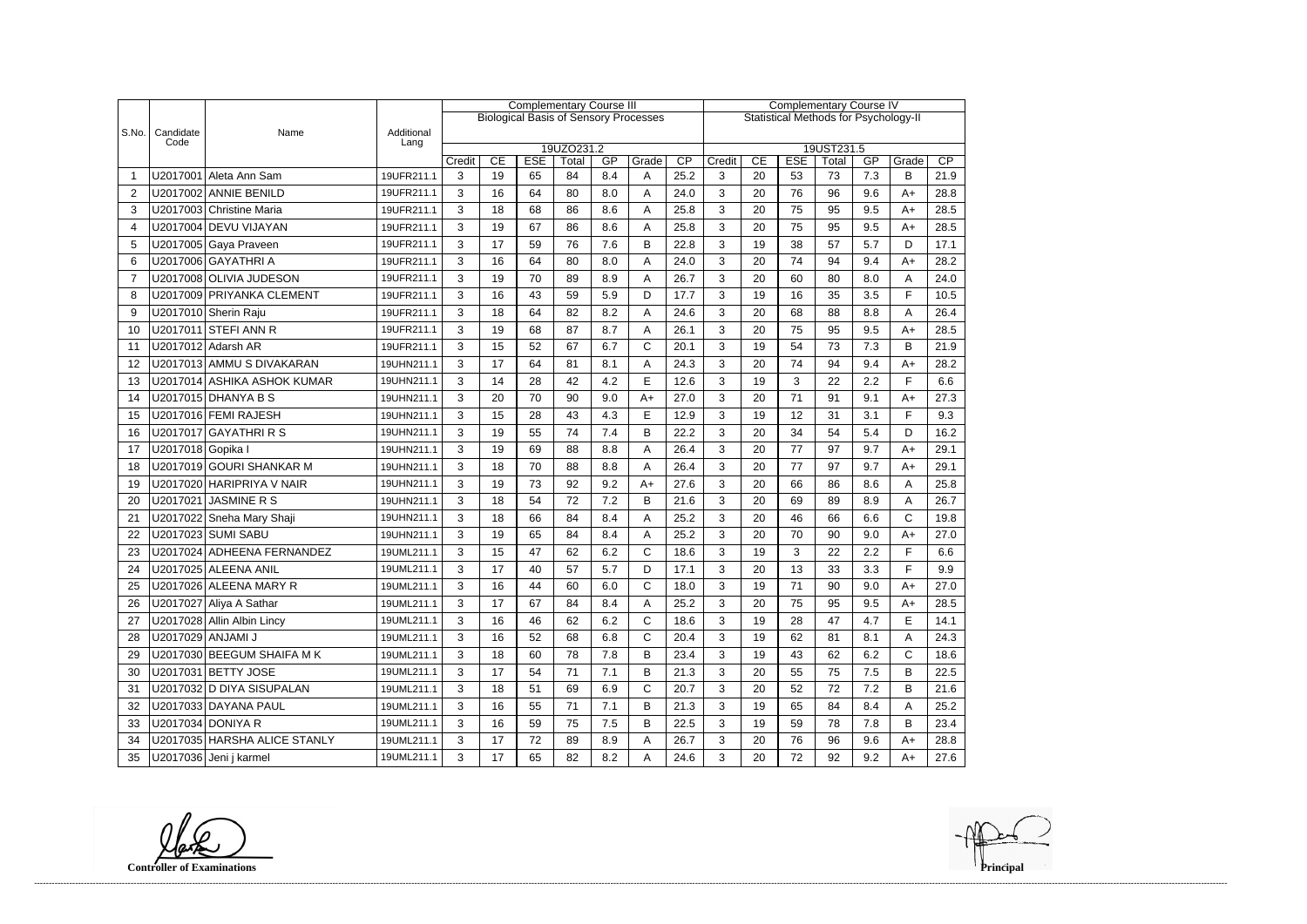|       |                   |                                 |                    |                                                                                              |    | <b>Complementary Course III</b> |            |     | <b>Complementary Course IV</b> |                 |        |    |             |            |      |             |      |
|-------|-------------------|---------------------------------|--------------------|----------------------------------------------------------------------------------------------|----|---------------------------------|------------|-----|--------------------------------|-----------------|--------|----|-------------|------------|------|-------------|------|
|       |                   |                                 |                    | <b>Biological Basis of Sensory Processes</b><br><b>Statistical Methods for Psychology-II</b> |    |                                 |            |     |                                |                 |        |    |             |            |      |             |      |
| S.No. | Candidate<br>Code | Name                            | Additional<br>Lang |                                                                                              |    |                                 |            |     |                                |                 |        |    |             |            |      |             |      |
|       |                   |                                 |                    |                                                                                              |    |                                 | 19UZO231.2 |     |                                |                 |        |    |             | 19UST231.5 |      |             |      |
|       |                   |                                 |                    | Credit                                                                                       | CE | <b>ESE</b>                      | Total      | GP  | Grade                          | $\overline{CP}$ | Credit | CE | <b>ESE</b>  | Total      | GP   | Grade       | CP   |
| 36    |                   | U2017037 Mahalekshmi.M          | 19UML211.1         | 3                                                                                            | 18 | 70                              | 88         | 8.8 | Α                              | 26.4            | 3      | 20 | 75          | 95         | 9.5  | $A+$        | 28.5 |
| 37    |                   | U2017038 Medha Lekshmi Krishnan | 19UML211.1         | 3                                                                                            | 18 | 66                              | 84         | 8.4 | Α                              | 25.2            | 3      | 19 | 73          | 92         | 9.2  | $A+$        | 27.6 |
| 38    |                   | U2017039 RAVEENA KRISHNAN       | 19UML211.1         | 3                                                                                            | 17 | 56                              | 73         | 7.3 | B                              | 21.9            | 3      | 19 | 36          | 55         | 5.5  | D           | 16.5 |
| 39    |                   | U2017040 Saliha Salim           | 19UML211.1         | 3                                                                                            | 16 | Ab                              | 16         | 1.6 | F                              | 4.8             | 3      | 20 | Ab          | 20         | 2.0  | F           | 6.0  |
| 40    |                   | U2017041 SAVINIYA MARY JOSE     | 19UML211.1         | 3                                                                                            | 14 | 15                              | 29         | 2.9 | F                              | 8.7             | 3      | 19 | 32          | 51         | 5.1  | D           | 15.3 |
| 41    |                   | U2017042 SAYANA J               | 19UML211.1         | 3                                                                                            | 18 | Ab                              | 18         | 1.8 | F                              | 5.4             | 3      | 20 | Ab          | 20         | 2.0  | F.          | 6.0  |
| 42    |                   |                                 | 19UML211.1         | 3                                                                                            | 14 | 34                              | 48         | 4.8 | E                              | 14.4            | 3      | 19 | 30          | 49         | 4.9  | E           | 14.7 |
| 43    |                   | U2017044 SIVAPRIYA S            | 19UML211.1         | $\mathbf{3}$                                                                                 | 19 | 69                              | 88         | 8.8 | Α                              | 26.4            | 3      | 20 | 80          | 100        | 10.0 | $A+$        | 30.0 |
| 44    |                   | U2017045 SREELEKSHMIBS          | 19UML211.1         | 3                                                                                            | 17 | 62                              | 79         | 7.9 | B                              | 23.7            | 3      | 20 | 65          | 85         | 8.5  | A           | 25.5 |
| 45    |                   | U2017046   SRUTHI D             | 19UML211.1         | 3                                                                                            | 15 | 14                              | 29         | 2.9 | E                              | 8.7             | 3      | 19 | 1           | 20         | 2.0  | F           | 6.0  |
| 46    |                   | U2017047 SUSANNA FRANKLINE      | 19UML211.1         | 3                                                                                            | 16 | 59                              | 75         | 7.5 | B                              | 22.5            | 3      | 19 | 57          | 76         | 7.6  | B           | 22.8 |
| 47    |                   | U2017048 UTHARA SUNILKUMAR      | 19UML211.1         | 3                                                                                            | 15 | 30                              | 45         | 4.5 | E                              | 13.5            | 3      | 19 | 18          | 37         | 3.7  | F.          | 11.1 |
| 48    |                   | U2017049 VISHNUMAYA S P         | 19UML211.1         | 3                                                                                            | 15 | 45                              | 60         | 6.0 | C                              | 18.0            | 3      | 19 | 20          | 39         | 3.9  | F           | 11.7 |
| 49    |                   | U2017050 ABHAY JALEKH J         | 19UML211.1         | 3                                                                                            | 14 | 28                              | 42         | 4.2 | E                              | 12.6            | 3      | 19 | 9           | 28         | 2.8  | F           | 8.4  |
| 50    | U2017051 Anas C S |                                 | 19UML211.1         | 3                                                                                            | 15 | 58                              | 73         | 7.3 | B                              | 21.9            | 3      | 19 | 60          | 79         | 7.9  | B           | 23.7 |
| 51    |                   | U2017052 ASWIN PRAMOD           | 19UML211.1         | 3                                                                                            | 18 | 66                              | 84         | 8.4 | A                              | 25.2            | 3      | 19 | 58          | 77         | 7.7  | B           | 23.1 |
| 52    |                   | U2017053 BUVANESWARAR           | 19UML211.1         | 3                                                                                            | 13 | 1                               | 14         | 1.4 | F                              | 4.2             | 3      | 19 | $\mathbf 0$ | 19         | 1.9  | F           | 5.7  |
| 53    |                   | U2017054 Don Britto DM          | 19UML211.1         | 3                                                                                            | 16 | 54                              | 70         | 7.0 | B                              | 21.0            | 3      | 19 | 45          | 64         | 6.4  | $\mathsf C$ | 19.2 |
| 54    |                   | U2017055 Edwin George Mathew    | 19UML211.1         | 3                                                                                            | 18 | 63                              | 81         | 8.1 | Α                              | 24.3            | 3      | 20 | 64          | 84         | 8.4  | Α           | 25.2 |
| 55    |                   | U2017056 GIGIN DAMIAN           | 19UML211.1         | 3                                                                                            | 16 | 57                              | 73         | 7.3 | B                              | 21.9            | 3      | 19 | 63          | 82         | 8.2  | A           | 24.6 |
| 56    | U2017057          | <b>JOEL JOSEPH</b>              | 19UML211.1         | 3                                                                                            | 19 | 71                              | 90         | 9.0 | $A+$                           | 27.0            | 3      | 20 | 79          | 99         | 9.9  | $A+$        | 29.7 |
| 57    | U2017058          | <b>JOEL PRAKASH S</b>           | 19UML211.1         | 3                                                                                            | 14 | 10                              | 24         | 2.4 | F                              | 7.2             | 3      | 19 | 8           | 27         | 2.7  | F           | 8.1  |
| 58    | U2017059 Mebin F  |                                 | 19UML211.1         | 3                                                                                            | 15 | 62                              | 77         | 7.7 | B                              | 23.1            | 3      | 19 | 28          | 47         | 4.7  | E           | 14.1 |
| 59    |                   | U2017060 Murali Krishnan        | 19UML211.1         | 3                                                                                            | 18 | 72                              | 90         | 9.0 | $A+$                           | 27.0            | 3      | 20 | 74          | 94         | 9.4  | $A+$        | 28.2 |

fate

**Controller of Examinations**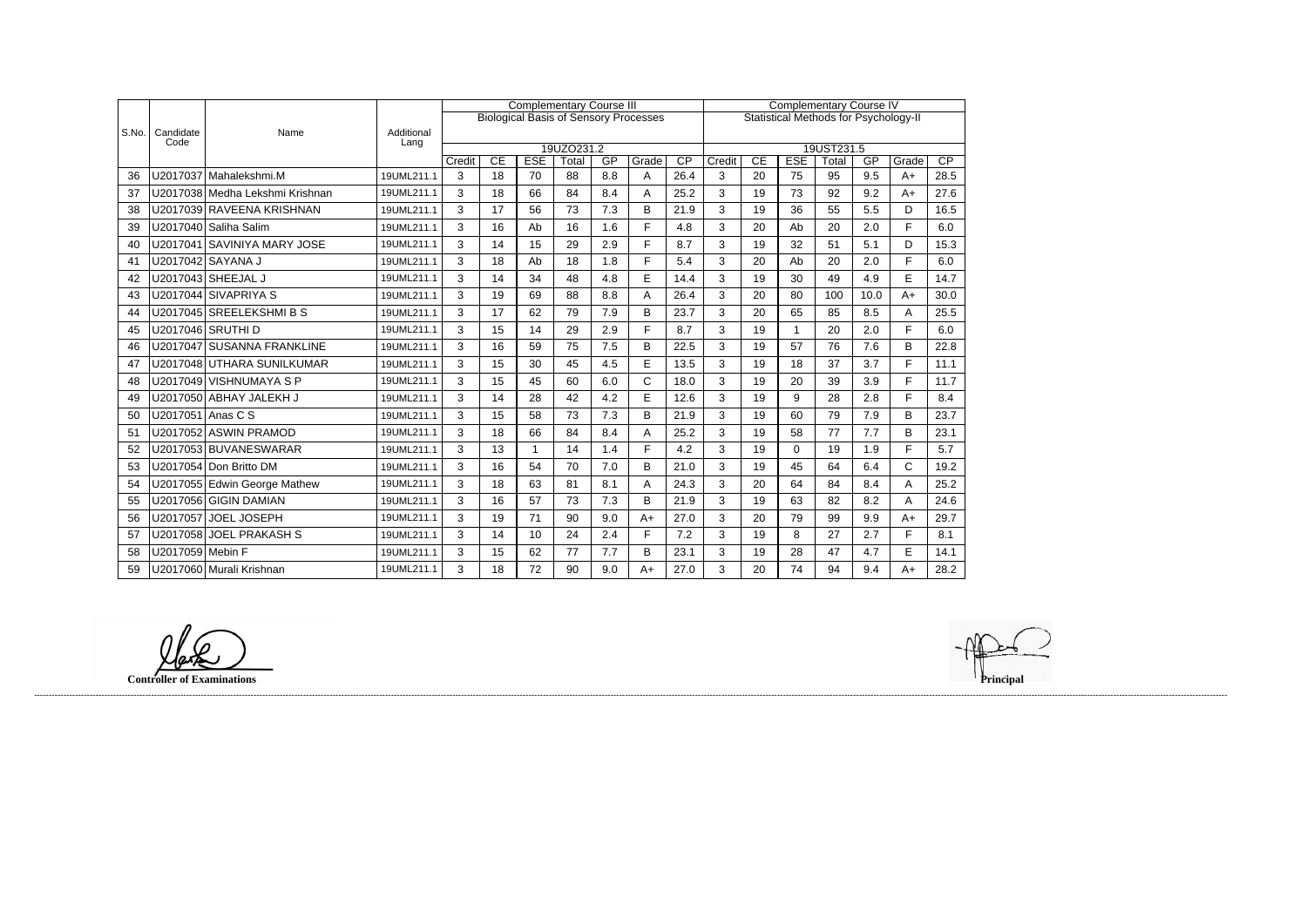|                |                   |                              |                    | Language Course V |    |            |       |     |              |                 |                          |                |              |               |  |
|----------------|-------------------|------------------------------|--------------------|-------------------|----|------------|-------|-----|--------------|-----------------|--------------------------|----------------|--------------|---------------|--|
|                |                   |                              |                    |                   |    |            |       |     |              |                 |                          |                |              |               |  |
| S.No.          | Candidate<br>Code | Name                         | Additional<br>Lang |                   |    |            |       |     |              |                 | Total                    | <b>SCPA</b>    | Grade        | Result        |  |
|                |                   |                              |                    | Credit            | CE | <b>ESE</b> | Total | GP  | Grade        | $\overline{CP}$ |                          |                |              |               |  |
| -1             | U2017001          | Aleta Ann Sam                | 19UFR211.1         | 3                 | 17 | 63         | 80    | 8.0 | Α            | 24.0            | 164.4                    | 8.22           | A            | PASSED        |  |
| $\overline{2}$ |                   | U2017002 ANNIE BENILD        | 19UFR211.1         | 3                 | 17 | 56         | 73    | 7.3 | B            | 21.9            | 155.6                    | 7.78           | B            | PASSED        |  |
| 3              |                   | U2017003 Christine Maria     | 19UFR211.1         | 3                 | 19 | 74         | 93    | 9.3 | $A+$         | 27.9            | 173.9                    | 8.70           | A            | PASSED        |  |
| 4              |                   | U2017004 DEVU VIJAYAN        | 19UFR211.1         | 3                 | 19 | 77         | 96    | 9.6 | $A+$         | 28.8            | 174.5                    | 8.73           | A            | PASSED        |  |
| 5              |                   | U2017005 Gaya Praveen        | 19UFR211.1         | 3                 | 13 | 42         | 55    | 5.5 | D            | 16.5            | 130.0                    | 6.50           | $\mathsf{C}$ | PASSED        |  |
| 6              |                   | U2017006 GAYATHRI A          | 19UFR211.1         | 3                 | 17 | 59         | 76    | 7.6 | B            | 22.8            | 166.1                    | 8.31           | A            | PASSED        |  |
| $\overline{7}$ |                   | U2017008 OLIVIA JUDESON      | 19UFR211.1         | 3                 | 16 | 60         | 76    | 7.6 | B            | 22.8            | 162.6                    | 8.13           | A            | <b>PASSED</b> |  |
| 8              |                   | U2017009 PRIYANKA CLEMENT    | 19UFR211.1         | 3                 | 14 | 36         | 50    | 5.0 | D            | 15.0            | $\overline{\phantom{a}}$ | ÷,             | F            | <b>FAILED</b> |  |
| 9              |                   | U2017010 Sherin Raju         | 19UFR211.1         | 3                 | 17 | 74         | 91    | 9.1 | $A+$         | 27.3            | 167.6                    | 8.38           | A            | PASSED        |  |
| 10             |                   | U2017011 STEFI ANN R         | 19UFR211.1         | 3                 | 19 | 76         | 95    | 9.5 | $A+$         | 28.5            | 178.6                    | 8.93           | A            | PASSED        |  |
| 11             |                   | U2017012 Adarsh AR           | 19UFR211.1         | 3                 | 15 | 57         | 72    | 7.2 | B            | 21.6            | 134.7                    | 6.74           | C            | PASSED        |  |
| 12             |                   | U2017013 AMMU S DIVAKARAN    | 19UHN211.1         | 3                 | 19 | 64         | 83    | 8.3 | Α            | 24.9            | 168.5                    | 8.43           | A            | <b>PASSED</b> |  |
| 13             |                   | U2017014 ASHIKA ASHOK KUMAR  | 19UHN211.1         | 3                 | 12 | 38         | 50    | 5.0 | D            | 15.0            | $\blacksquare$           |                | F            | <b>FAILED</b> |  |
| 14             |                   | U2017015 DHANYA B S          | 19UHN211.1         | 3                 | 20 | 73         | 93    | 9.3 | $A+$         | 27.9            | 172.9                    | 8.65           | A            | PASSED        |  |
| 15             |                   | U2017016 FEMI RAJESH         | 19UHN211.1         | 3                 | 13 | 19         | 32    | 3.2 | F            | 9.6             | $\blacksquare$           | $\blacksquare$ | F            | <b>FAILED</b> |  |
| 16             |                   | U2017017 GAYATHRIRS          | 19UHN211.1         | 3                 | 20 | 72         | 92    | 9.2 | $A+$         | 27.6            | 152.5                    | 7.63           | B            | PASSED        |  |
| 17             | U2017018 Gopika I |                              | 19UHN211.1         | 3                 | 20 | 77         | 97    | 9.7 | $A+$         | 29.1            | 180.8                    | 9.04           | $A+$         | PASSED        |  |
| 18             |                   | U2017019 GOURI SHANKAR M     | 19UHN211.1         | 3                 | 19 | 76         | 95    | 9.5 | $A+$         | 28.5            | 175.9                    | 8.80           | A            | <b>PASSED</b> |  |
| 19             |                   | U2017020 HARIPRIYA V NAIR    | 19UHN211.1         | 3                 | 19 | 72         | 91    | 9.1 | $A+$         | 27.3            | 170.1                    | 8.51           | A            | PASSED        |  |
| 20             | U2017021          | JASMINE R S                  | 19UHN211.1         | 3                 | 19 | 68         | 87    | 8.7 | Α            | 26.1            | 162.9                    | 8.15           | A            | PASSED        |  |
| 21             |                   | U2017022 Sneha Mary Shaji    | 19UHN211.1         | 3                 | 18 | 62         | 80    | 8.0 | A            | 24.0            | 160.0                    | 8.00           | A            | PASSED        |  |
| 22             |                   | U2017023 SUMI SABU           | 19UHN211.1         | 3                 | 20 | 69         | 89    | 8.9 | Α            | 26.7            | 158.7                    | 7.94           | B            | <b>PASSED</b> |  |
| 23             |                   | U2017024 ADHEENA FERNANDEZ   | 19UML211.1         | 3                 | 19 | 47         | 66    | 6.6 | C            | 19.8            | $\blacksquare$           | ÷,             | F            | <b>FAILED</b> |  |
| 24             |                   | U2017025 ALEENA ANIL         | 19UML211.1         | 3                 | 19 | 43         | 62    | 6.2 | $\mathsf{C}$ | 18.6            |                          |                | F            | <b>FAILED</b> |  |
| 25             |                   | U2017026 ALEENA MARY R       | 19UML211.1         | 3                 | 19 | 47         | 66    | 6.6 | C            | 19.8            | 139.3                    | 6.97           | С            | <b>PASSED</b> |  |
| 26             |                   | U2017027 Aliya A Sathar      | 19UML211.1         | 3                 | 18 | 57         | 75    | 7.5 | B            | 22.5            | 158.4                    | 7.92           | B            | <b>PASSED</b> |  |
| 27             |                   | U2017028 Allin Albin Lincy   | 19UML211.1         | 3                 | 19 | 48         | 67    | 6.7 | $\mathsf{C}$ | 20.1            | 125.6                    | 6.28           | $\mathbf C$  | <b>PASSED</b> |  |
| 28             | U2017029 ANJAMI J |                              | 19UML211.1         | 3                 | 18 | 56         | 74    | 7.4 | B            | 22.2            | 140.4                    | 7.02           | B            | PASSED        |  |
| 29             |                   | U2017030 BEEGUM SHAIFA M K   | 19UML211.1         | 3                 | 19 | 50         | 69    | 6.9 | $\mathsf{C}$ | 20.7            | 147.9                    | 7.40           | B            | PASSED        |  |
| 30             |                   | U2017031 BETTY JOSE          | 19UML211.1         | 3                 | 19 | 56         | 75    | 7.5 | B            | 22.5            | 147.6                    | 7.38           | B            | PASSED        |  |
| 31             |                   | U2017032 D DIYA SISUPALAN    | 19UML211.1         | 3                 | 18 | 50         | 68    | 6.8 | С            | 20.4            | 140.2                    | 7.01           | B            | PASSED        |  |
| 32             |                   | U2017033 DAYANA PAUL         | 19UML211.1         | 3                 | 18 | 54         | 72    | 7.2 | B            | 21.6            | 129.8                    | 6.49           | $\mathsf{C}$ | <b>PASSED</b> |  |
| 33             |                   | U2017034 DONIYA R            | 19UML211.1         | 3                 | 19 | 57         | 76    | 7.6 | B            | 22.8            | 138.2                    | 6.91           | C            | <b>PASSED</b> |  |
| 34             |                   | U2017035 HARSHA ALICE STANLY | 19UML211.1         | 3                 | 19 | 49         | 68    | 6.8 | C            | 20.4            | 165.8                    | 8.29           | A            | <b>PASSED</b> |  |
| 35             |                   | U2017036 Jeni j karmel       | 19UML211.1         | 3                 | 18 | 62         | 80    | 8.0 | A            | 24.0            | 162.0                    | 8.10           | A            | <b>PASSED</b> |  |

**Controller of Examinations**